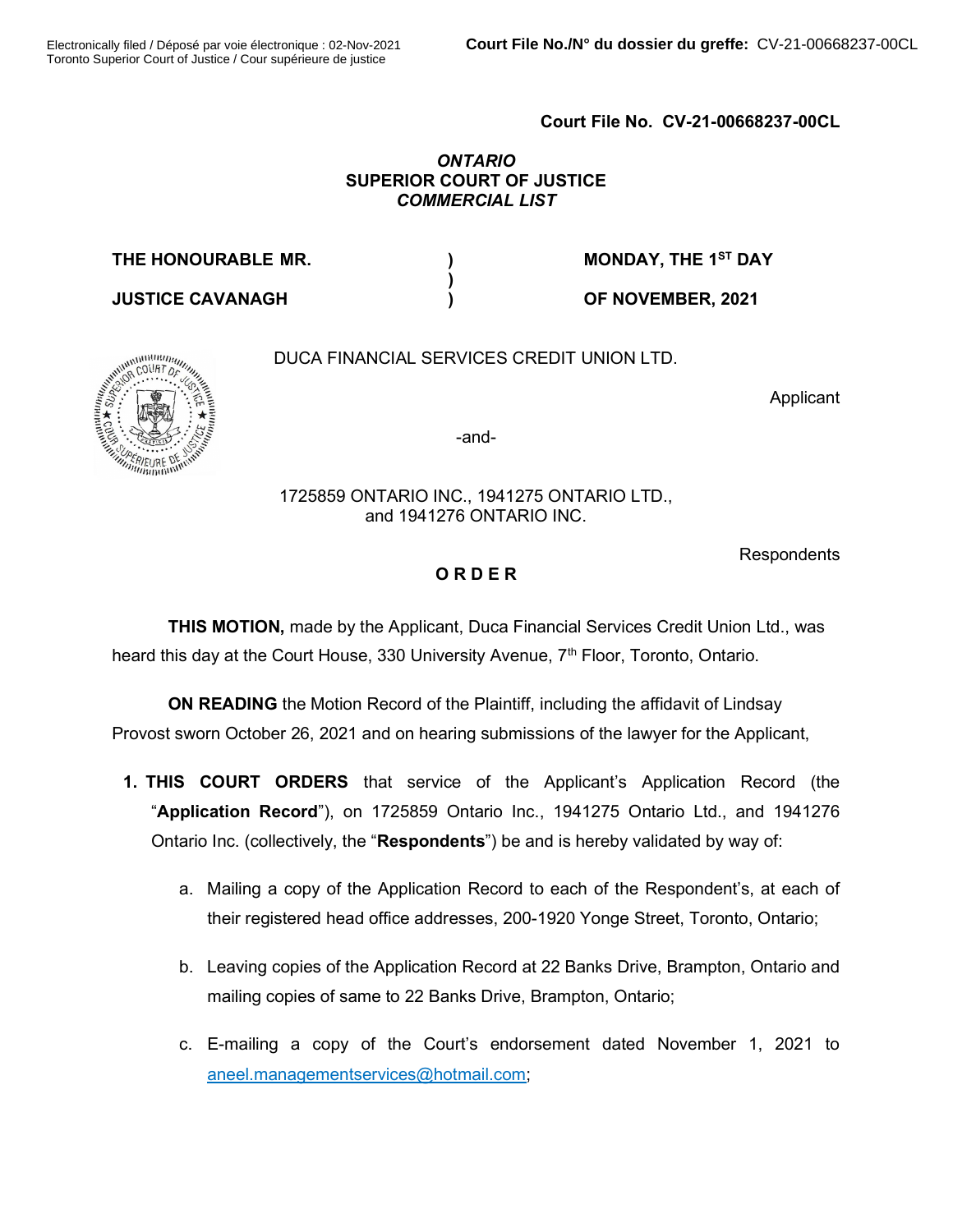- d. Couriering a copy of the Application Record to each of the Respondents to the following addresses:
	- i. 629 King Street W, Ste 217, Toronto, Ontario;
	- ii. 3 Glenmanor Drive, Brampton, Ontario; and
	- iii. 50 Queen Street East, Brampton, Ontario.
- 2. THIS COURT ORDERS that a copy of this Order and that all future documents and pleadings in this Application be served on the Respondents by delivering a copy of all future documents and pleadings by courier to the attention of Aneel Jackson Shaukut at the address 22 Banks Drive, Brampton, Ontario, and by e-mail to aneel.managementservices@hotmail.com, with service being effective on the fifth business day following the document being couriered.

OOOOOOOOOOOOOOOOOOOOOOOOOOOOOOO Digitally signed by Mr. Justice Cavanagh

(Signature of Judge)